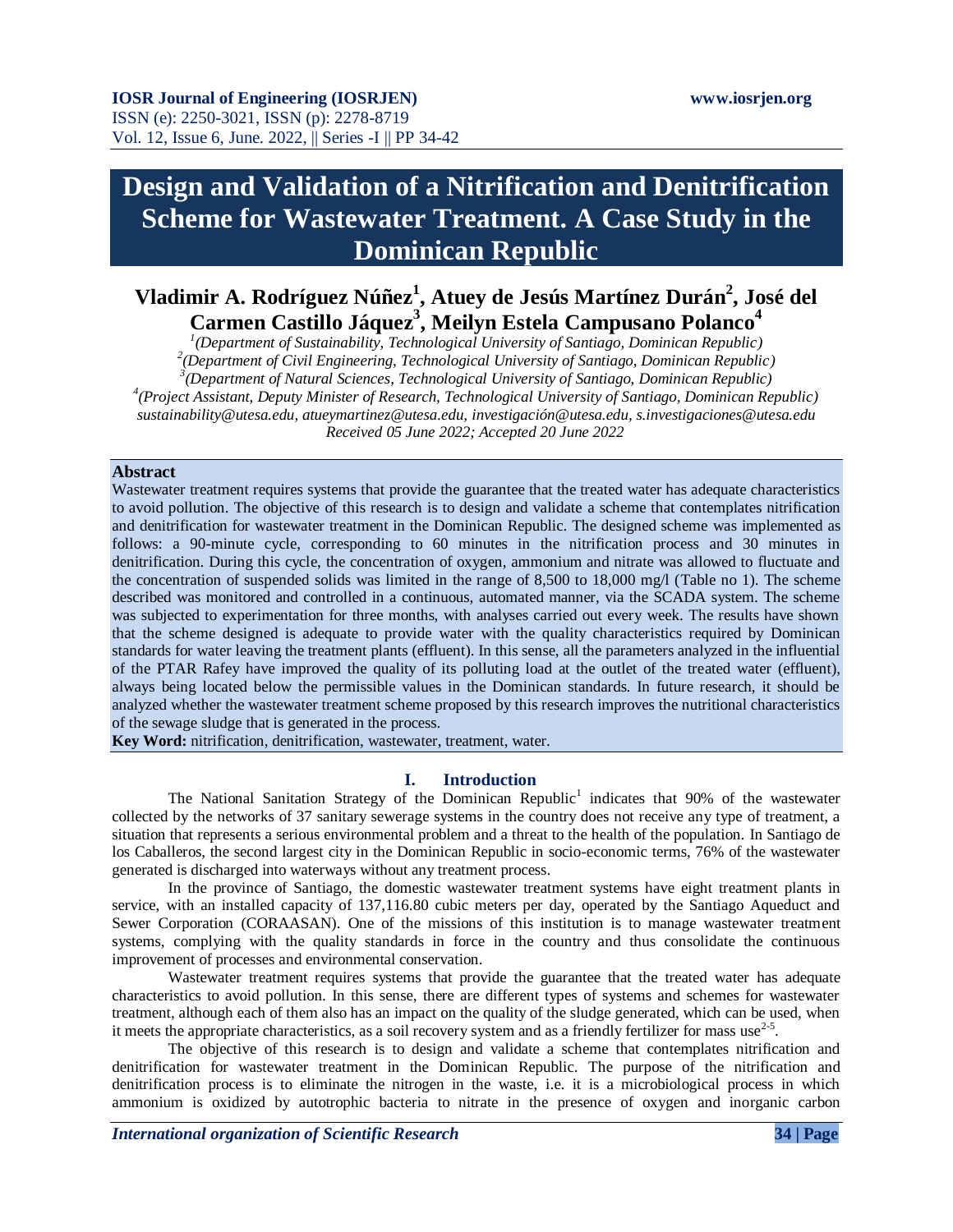(nitrification) and then this nitrate is reduced by heterotrophic bacteria to molecular nitrogen gas in the absence of oxygen and in the presence of organic carbon (denitrification).

The wastewater treatment scheme proposed in this research aims to improve and reduce the pollutant characteristics of the treated water and, subsequently, in future research, to further investigate the nutritional characteristics of the wastewater sludge generated in the process.

# **Experimental area**

# **II. Methodology**

The experimental area of this research is the Rafey Wastewater Treatment Plant (WWTP), located in Santiago de los Caballeros. This plant was built in 1976, with a capacity of 890 liters per second (lps). In 2005, a rehabilitation process began with the improvement of equipment and physical infrastructure, increasing operating capacity to 1,217 lps. During the improvements, a modification of process types was also made, such as the replacement of the conventional activated sludge system to an activated sludge system with extended aeration, including the incorporation of band filters for sludge dewatering.

Currently, the entire treatment system is automated and has a SCADA (Supervisory Control And Data Acquisition) system for the control and management of recorded information. The plant was put into operation with this new system on May 12, 2006, with a pollutant removal efficiency of 90%, meeting the national quality standards established by the Ministry of the Environment and Natural Resources of the Dominican Republic.

#### **Experimental design**

The designed scheme was implemented as follows: a 90-minute cycle, corresponding to 60 minutes in the nitrification process and 30 minutes in denitrification. During this cycle, the concentration of oxygen, ammonium and nitrate was allowed to fluctuate and the concentration of suspended solids was limited in the range of 8,500 to 18,000 mg/l (Table no 1). The described scheme was monitored and controlled in a continuous, automated manner via the SCADA system installed in the treatment plant, which facilitated immediate and constant decisions regarding the control of the limits established for the defined parameters. The activated sludge system operated with a minimum sludge age of 15 days, which allowed for the completion of nitrification and excellent effluent quality. The scheme was subjected to experimentation for three months, with analyses carried out every week.

| <b>Table to 1.</b> I alaments to effect. |                  |       |  |  |
|------------------------------------------|------------------|-------|--|--|
| Parameter                                | Ranking          | Units |  |  |
| Oxygen                                   | $0 - 5.0$        | Mg/   |  |  |
| Ammonium                                 | $0.4 - 3.0$      | Mg/   |  |  |
| Nitrate                                  | $0.4 - 3.0$      | Mg/   |  |  |
| Suspended solids                         | $8,500 - 15,000$ | Mg/   |  |  |

**Table no 1:** Parameters to check.

Source: own elaboration.

During the experimental period of the scheme, twelve analyses of the water received at the plant before treatment (influent) and the same number of analyses of the water discharged after treatment (effluent) were carried out. Table no 2 shows the parameters measured and the analytical method used for each sample. The samples were obtained in the PTAR Rafey by the Water Laboratory of CORAASAN, which is certified by the Ministry of Environment and Natural Resources of the Dominican Republic.

|  | Table no 2: Parameters and analytical methods. |  |  |
|--|------------------------------------------------|--|--|
|--|------------------------------------------------|--|--|

| <b>Parameter</b>           | <b>Symbol</b>    | Unit | <b>Analytical method</b> |
|----------------------------|------------------|------|--------------------------|
| Chemical Oxygen Demand     | <b>COD</b>       | Mg/l | SM-5220-B                |
| Suspended Solids           | <b>SS</b>        | Mg/l | SM-2540-D                |
| <b>Total Nitrogen</b>      | N                | Mg/l | SM-4500-N-C              |
| Ammonium Nitrogen          | $N-NH4$          | Mg/l | SM-4500-NH3              |
| Biochemical Oxygen Demand  | BOD <sub>5</sub> | Mg/l | SM-5210-B                |
| <b>Total Phosphorus</b>    | P                | Mg/l | SM-4500-P-C              |
| Orthophosphates            | $P-PO4$          | Mg/l | SM-4500-P                |
| Potential of Hydrogen (pH) | pН               |      | $SM-4500-H+.B$           |
| Dissolved Oxygen           | DO.              | Mg/l | SM-4500-O-G              |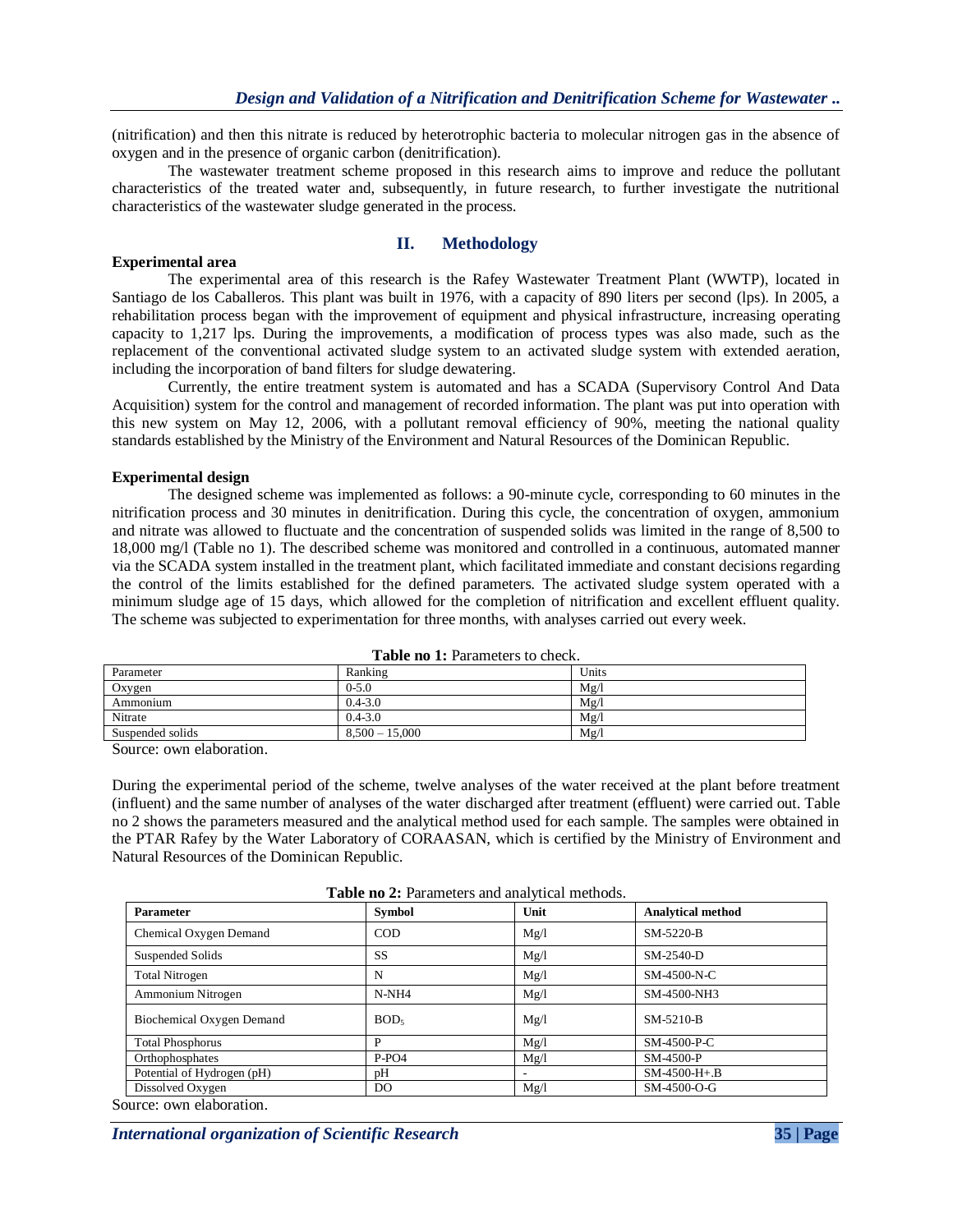Also, a microscopic observation of the biological processes was carried out in a tank to determine the protozoa and metazoa. To carry out this observation, the steps established by Bajarano and Escobar<sup>6</sup> were followed.

## **Data analysis**

The data report was prepared by LAMENER. Subsequently, the data was tabulated in Microsoft Excel format and analysed with the IBM SPSS 24 statistical software.

# **III. Results and Discussion**

To verify the performance of the nitrification and denitrification cycle scheme for Biosolids production, specifically its impact on wastewater treatment, we analyze below the behavior of the parameters linked to the processes carried out in the activated sludge biological process tank with extended aeration.

COD is one of the most widely used parameters in the characterization of organic pollutants, and they are used to determine the approximate amount of oxygen that will be required to biologically stabilize the organic matter present. The scheme designed presents an average COD removal efficiency of 91%, and a maximum of 96%, during the time interval analyzed. With reference to the maximum allowable COD value of municipal wastewater discharges into surface waters, the system complies with the value established in the Dominican Environmental Standard on Discharge Control to Surface Waters, Sanitary Sewerage and Coastal Waters, as shown in Table no 3.

| <b>COD</b>     |                               |                     |                                 |                   |  |  |  |
|----------------|-------------------------------|---------------------|---------------------------------|-------------------|--|--|--|
| Week           | <b>Influential COD</b> (mg/l) | Effluent COD (mg/l) | Permissible<br>limits<br>(mg/l) | <b>Efficiency</b> |  |  |  |
|                | 115                           | 10                  |                                 | 91%               |  |  |  |
| $\overline{2}$ | 182                           | 20                  |                                 | 89%               |  |  |  |
| 3              | 135                           | 24                  |                                 | 82%               |  |  |  |
| 4              | 214                           | 10                  |                                 | 95%               |  |  |  |
| 5              | 206                           | 10                  |                                 | 95%               |  |  |  |
| 6              | 244                           | 10                  | 130                             | 96%               |  |  |  |
| $\overline{ }$ | 201                           | 10                  |                                 | 95%               |  |  |  |
| 8              | 155                           | 24                  |                                 | 85%               |  |  |  |
| 9              | 130                           | 15                  |                                 | 88%               |  |  |  |
| 10             | 166                           | 30                  |                                 | 82%               |  |  |  |
| 11             | 165                           | 10                  |                                 | 94%               |  |  |  |
| 12             | 170                           | 10                  |                                 | 94%               |  |  |  |

| <b>Table no 3: COD</b> influential and effluent values. |  |  |
|---------------------------------------------------------|--|--|
|---------------------------------------------------------|--|--|

Source: own elaboration.

Suspended solids can lead to the development of sludge deposits and anaerobic conditions when untreated wastewater is discharged into the aquatic environment. The scheme experienced shows an average suspended solids removal efficiency of 85%, and a maximum of 91%, during the time interval analyzed. In relation to the maximum permissible suspended solids value of municipal wastewater discharges into surface waters, the system complies with the value established in the Dominican Environmental Standard on Control of Discharges to Surface Waters, Sanitary Sewerage and Coastal Waters, as evidenced in Table no 4.

**Table no 4:** Influential and effluent values of suspended solids.

|                | Suspended solids                       |                                     |                                 |                   |  |  |  |  |
|----------------|----------------------------------------|-------------------------------------|---------------------------------|-------------------|--|--|--|--|
| Week           | Influential suspended solids<br>(mg/l) | Effluent suspended solids<br>(mg/l) | Permissible<br>limits<br>(mg/l) | <b>Efficiency</b> |  |  |  |  |
|                | 130                                    | 12                                  |                                 | 91%               |  |  |  |  |
| $\overline{2}$ | 120                                    | 17                                  |                                 | 86%               |  |  |  |  |
| 3              | 110                                    | 26                                  |                                 | 76%               |  |  |  |  |
| 4              | 260                                    | 25                                  |                                 | 90%               |  |  |  |  |
| 5              | 120                                    | 35                                  |                                 | 71%               |  |  |  |  |
| 6              | 350                                    | 38                                  | 35                              | 89%               |  |  |  |  |
| $\overline{7}$ | 110                                    | 21                                  |                                 | 81%               |  |  |  |  |
| 8              | 140                                    | 21                                  |                                 | 85%               |  |  |  |  |
| 9              | 250                                    | 32                                  |                                 | 87%               |  |  |  |  |
| 10             | 130                                    | 12                                  |                                 | 91%               |  |  |  |  |
| 11             | 190                                    | 24                                  |                                 | 87%               |  |  |  |  |
| 12             | 110                                    | 12                                  |                                 | 89%               |  |  |  |  |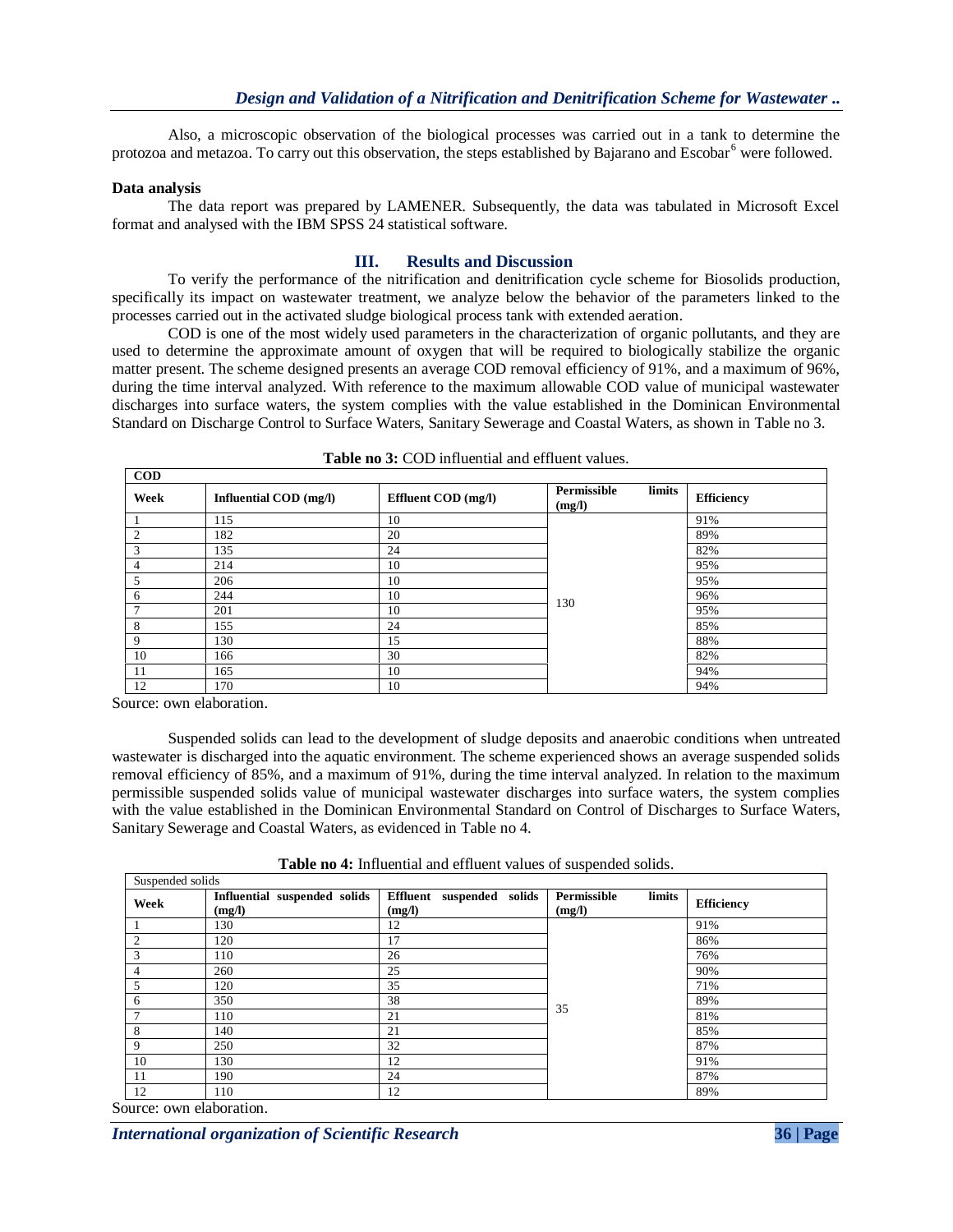Knowledge of the nitrogen content in its various forms is of great interest. Thus, for example, when water destined for human consumption presents organic nitrogen, or ammoniacal nitrogen, it is an indication of recent faecal contamination, which is an alert about its danger<sup>7</sup>. In those cases where the control of algae growth in the receiving water bodies is necessary to preserve the intended uses, the elimination or reduction of nitrogen in the wastewater prior to discharge will be necessary. In this sense, the designed scheme presents an average removal efficiency in the total nitrogen parameters of 67%, and a maximum of 80%, for Ammonium Nitrogen, average removal of 86% and maximum 96% during the analyzed time interval.

With reference to the maximum values of Ammonium Nitrogen, and Ammonium Nitrogen and Nitrates, the implemented scheme allows the wastewater treatment plant to comply with the limit values established in the Dominican Environmental Standard on Control of Discharges to Surface Waters, Sanitary Sewerage and Coastal Waters, as shown in Tables no 5-7.

|      | <b>Total Nitrogen</b>                       |                                          |                                     |            |  |  |  |
|------|---------------------------------------------|------------------------------------------|-------------------------------------|------------|--|--|--|
| Week | <b>Influential Total Nitrogen</b><br>(mg/l) | <b>Total nitrogen effluent</b><br>(mg/l) | <b>Permissible limits</b><br>(mg/l) | Efficiency |  |  |  |
|      | 22.0                                        | 7.0                                      |                                     | 68%        |  |  |  |
| 2    | 23.2                                        | 7.2                                      |                                     | 69%        |  |  |  |
| 3    | 17.0                                        | 6.0                                      |                                     | 65%        |  |  |  |
| 4    | 17.7                                        | 7.0                                      |                                     | 60%        |  |  |  |
| 5    | 20.6                                        | 7.0                                      |                                     | 66%        |  |  |  |
| 6    | 17.9                                        | 5.6                                      | Not normalized                      | 69%        |  |  |  |
| ⇁    | 21.0                                        | 6.9                                      |                                     | 67%        |  |  |  |
| 8    | 8.0                                         | 2.0                                      |                                     | 75%        |  |  |  |
| 9    | 15.1                                        | 4.0                                      |                                     | 74%        |  |  |  |
| 10   | 15.0                                        | 3.0                                      |                                     | 80%        |  |  |  |
| 11   | 12.0                                        | 6.0                                      |                                     | 50%        |  |  |  |
| 12   | 18.3                                        | 7.0                                      |                                     | 62%        |  |  |  |

|  | Table no 5: Influential and effluent values of total nitrogen. |  |  |  |
|--|----------------------------------------------------------------|--|--|--|
|  |                                                                |  |  |  |

Source: own elaboration.

| Table no 6: Influential and effluent values of ammonium nitrogen. |  |  |  |  |  |  |  |
|-------------------------------------------------------------------|--|--|--|--|--|--|--|
|-------------------------------------------------------------------|--|--|--|--|--|--|--|

| Ammonium Nitrogen |                                                   |                                                |                                 |                   |  |  |  |
|-------------------|---------------------------------------------------|------------------------------------------------|---------------------------------|-------------------|--|--|--|
| Week              | ammonium<br><b>Influential</b><br>nitrogen (mg/l) | <b>Effluent</b><br>ammonium<br>nitrogen (mg/l) | limits<br>Permissible<br>(mg/l) | <b>Efficiency</b> |  |  |  |
|                   | 9.0                                               | 1.0                                            |                                 | 89%               |  |  |  |
| $\overline{c}$    | 12.6                                              | 1.6                                            |                                 | 87%               |  |  |  |
| 3                 | 6.0                                               | 0.6                                            |                                 | 90%               |  |  |  |
| 4                 | 11.6                                              | 1.9                                            |                                 | 84%               |  |  |  |
| 5                 | 12.7                                              | 1.2                                            |                                 | 91%               |  |  |  |
| 6                 | 9.2                                               | 1.8                                            | 10                              | 80%               |  |  |  |
|                   | 11.5                                              | 2.2                                            |                                 | 81%               |  |  |  |
| 8                 | 10.0                                              | 1.2                                            |                                 | 88%               |  |  |  |
| 9                 | 6.6                                               | 2.1                                            |                                 | 68%               |  |  |  |
| 10                | 12.0                                              | 1.4                                            |                                 | 88%               |  |  |  |
| 11                | 9.0                                               | 0.4                                            |                                 | 96%               |  |  |  |
| 12                | 8.3                                               | 1.3                                            |                                 | 84%               |  |  |  |

| Ammonium Nitrogen |                                                      |                                                   |                           |  |  |  |
|-------------------|------------------------------------------------------|---------------------------------------------------|---------------------------|--|--|--|
| Week              | <b>Influential</b><br>ammonium<br>nitrogen<br>(mg/l) | Nitrogen Ammonium and Effluent<br>Nitrates (mg/l) | Permissible limits (mg/l) |  |  |  |
|                   | 22.0                                                 | 4.2                                               |                           |  |  |  |
|                   | 23.2                                                 | 4.1                                               |                           |  |  |  |
|                   | 17.0                                                 | 1.3                                               | 18                        |  |  |  |
|                   | 17.7                                                 | 1.6                                               |                           |  |  |  |
|                   | 20.6                                                 | 2.1                                               |                           |  |  |  |
| <sub>6</sub>      | 17.9                                                 | $-0.3$                                            |                           |  |  |  |

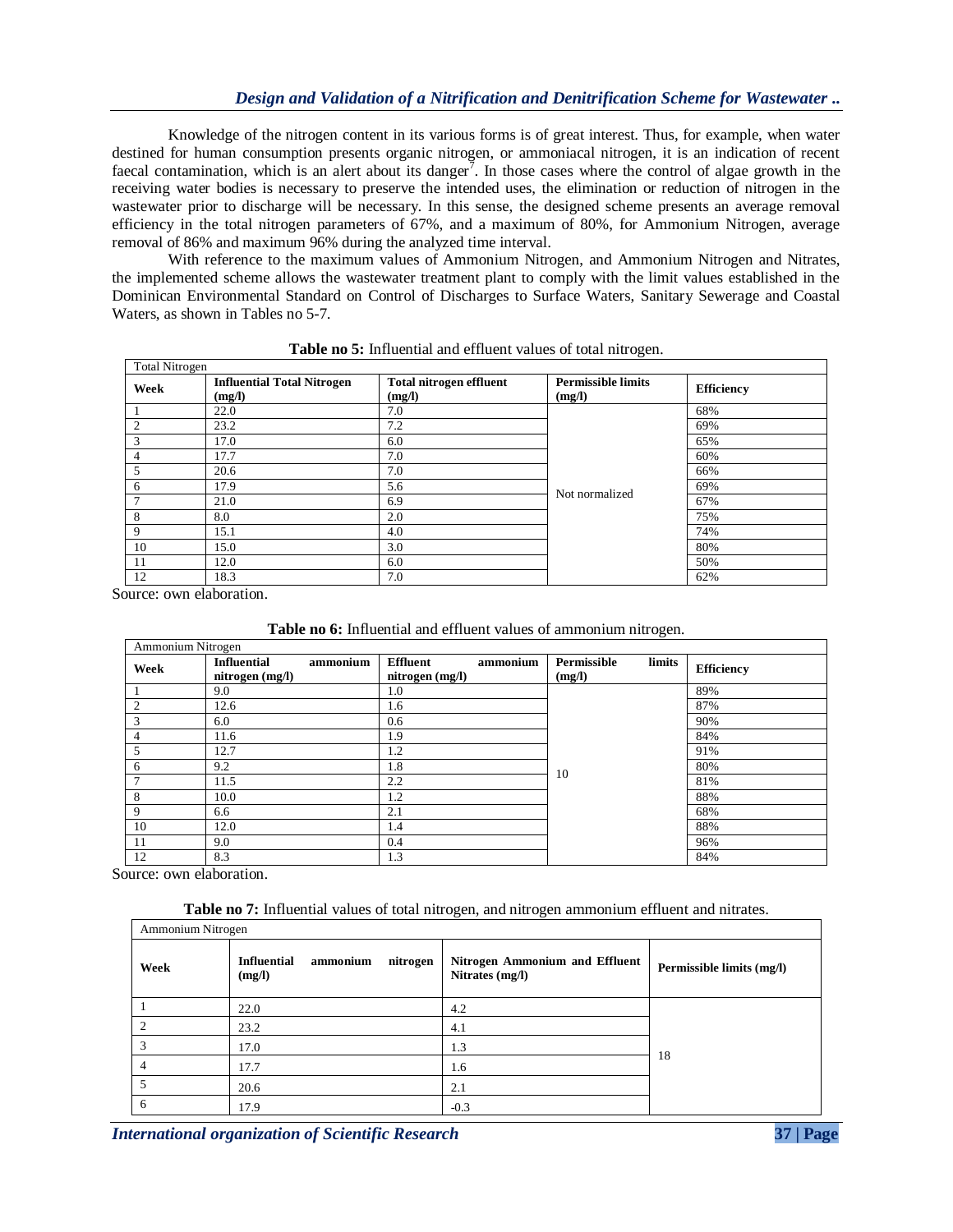|  |  | Design and Validation of a Nitrification and Denitrification Scheme for Wastewater |  |  |
|--|--|------------------------------------------------------------------------------------|--|--|
|  |  |                                                                                    |  |  |

|    | 21.0 | 3.7 |  |
|----|------|-----|--|
|    | 8.0  | 0.8 |  |
|    | 15.1 | 1.9 |  |
| 10 | 14.0 | 1.6 |  |
| 11 | 12.0 | 5.6 |  |
| 12 | 18.3 | 5.7 |  |

Source: own elaboration.

**BOD<sup>5</sup>**

| Table no 8: Influential and effluent values of biochemical oxygen demand. |  |
|---------------------------------------------------------------------------|--|
|---------------------------------------------------------------------------|--|

| Week           | Influential <sub>BOD5</sub> (mg/l) | $_{\text{BOD5}}$ effluent (mg/l) | Permissible<br>limits<br>(mg/l) | <b>Efficiency</b> |
|----------------|------------------------------------|----------------------------------|---------------------------------|-------------------|
|                | 68                                 | 3                                |                                 | 96%               |
| $\overline{c}$ | 63                                 | $\mathbf{r}$                     |                                 | 89%               |
| 3              | 45                                 | 8                                |                                 | 82%               |
| 4              | 86                                 | 4                                |                                 | 95%               |
| 5              | 93                                 | 4                                |                                 | 96%               |
| 6              | 68                                 | 4                                | 35                              | 94%               |
|                | 75                                 | 3                                |                                 | 96%               |
| 8              | 55                                 | 15                               |                                 | 73%               |
| 9              | 50                                 | 5                                |                                 | 90%               |
| 10             | 45                                 | 6                                |                                 | 87%               |
| 11             | 55                                 | 3                                |                                 | 95%               |
| 12             | 57                                 | 3                                |                                 | 95%               |

Source: Prepared by the authors.

The<sub>BOD5</sub> test is used to measure the organic matter content of both natural and residual water, and is used to determine the approximate amount of oxygen that will be required to chemically stabilize the organic matter present. The implemented scheme presents an average removal efficiency for the chemical oxygen demand of 91%, and a maximum of 96%, during the analyzed time interval. With reference to the maximum allowable COD value of municipal wastewater discharges into surface waters, the system complies with the value established in the Dominican Environmental Standard on Discharge Control to Surface Waters, Sanitary Sewerage and Coastal Waters, as shown in Table no 3.

Knowledge of the phosphorus content of wastewater is of interest, as this element is an essential factor in the life of aquatic organisms. The presence of phosphorus compounds in receptor courses induces algae growth. These significantly affect the quality of water since they can be the origin of a whole sequence of phenomena, since this element is the limitation for the development of these forms of life<sup>7</sup>. The designed scheme presents an average and maximum removal efficiency in the total phosphorus parameters of 61% and 77%, and of 47% and 70% for Orthophosphates during the analyzed time interval. Table no 9 shows the behavior of Total Phosphorus and Table no 10 shows the behavior of Orthophosphates.

| <b>Total Phosphorus</b> |                                               |                                     |                                 |                   |  |  |
|-------------------------|-----------------------------------------------|-------------------------------------|---------------------------------|-------------------|--|--|
| Week                    | <b>Influential Total Phosphorus</b><br>(mg/l) | Total effluent phosphorus<br>(mg/l) | limits<br>Permissible<br>(mg/l) | <b>Efficiency</b> |  |  |
|                         | 5.0                                           | 2.0                                 |                                 | 60%               |  |  |
|                         | 7.0                                           | 2.2                                 |                                 | 69%               |  |  |
| 3                       | 6.0                                           | 3.0                                 |                                 | 50%               |  |  |
| 4                       | 6.1                                           | 2.3                                 |                                 | 62%               |  |  |
| 5                       | 10.0                                          | 2.3                                 |                                 | 77%               |  |  |
| 6                       | 7.3                                           | 3.2                                 | Not set                         | 56%               |  |  |
|                         | 6.4                                           | 2.5                                 |                                 | 61%               |  |  |
| 8                       | 6.0                                           | 2.0                                 |                                 | 67%               |  |  |
| 9                       | 3.8                                           | 2.3                                 |                                 | 39%               |  |  |
| 10                      | 4.3                                           | 2.0                                 |                                 | 53%               |  |  |
| 11                      | 6.0                                           | 2.0                                 |                                 | 67%               |  |  |
| 12                      | 6.2                                           | 2.0                                 |                                 | 68%               |  |  |

**Table no 9:** Influential and effluent values of total phosphorus.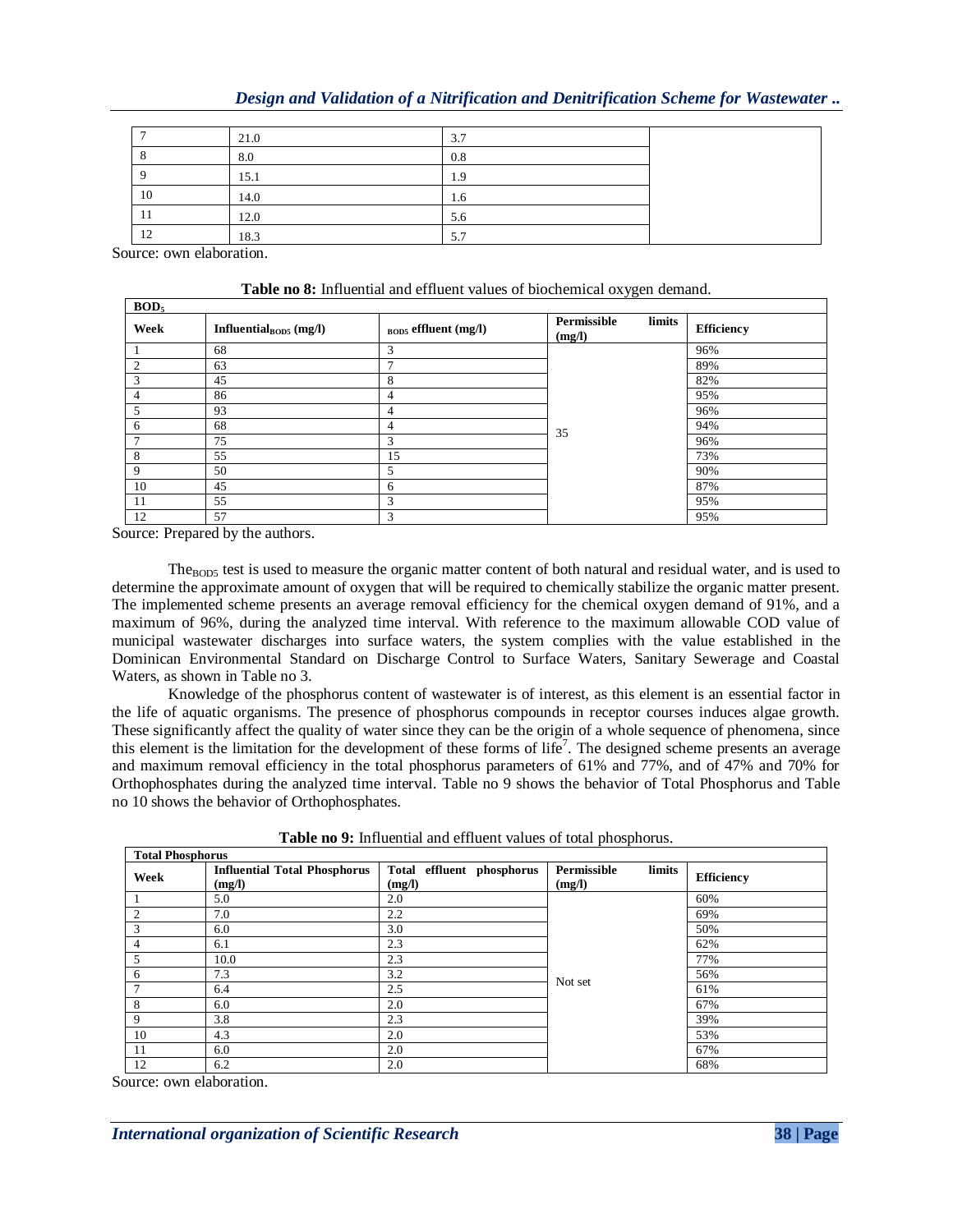| Orthophosphate |                                                 |                                              |                                 |                   |  |  |
|----------------|-------------------------------------------------|----------------------------------------------|---------------------------------|-------------------|--|--|
| Week           | orthophosphates<br><b>Influential</b><br>(mg/l) | <b>Effluent</b><br>orthophosphates<br>(mg/l) | limits<br>Permissible<br>(mg/l) | <b>Efficiency</b> |  |  |
|                | 3.0                                             | 2.0                                          |                                 | 60%               |  |  |
| 2              | 7.1                                             | 2.1                                          |                                 | 69%               |  |  |
| 3              | 5.0                                             | 3.0                                          |                                 | 50%               |  |  |
| 4              | 4.5                                             | 2.1                                          |                                 | 62%               |  |  |
| 5              | 5.4                                             | 2.2                                          |                                 | 77%               |  |  |
| 6              | 4.2                                             | 3.0                                          | 2                               | 56%               |  |  |
| −              | 4.4                                             | 2.2                                          |                                 | 61%               |  |  |
| 8              | 4.0                                             | 2.0                                          |                                 | 67%               |  |  |
| 9              | 3.1                                             | 1.8                                          |                                 | 39%               |  |  |
| 10             | 4.0                                             | 2.0                                          |                                 | 53%               |  |  |
| 11             | 4.0                                             | 2.0                                          |                                 | 67%               |  |  |
| 12             | 3.3                                             | 2.0                                          |                                 | 68%               |  |  |

|  | Table no 10: Orthophosphate values of influent and effluent. |
|--|--------------------------------------------------------------|
|--|--------------------------------------------------------------|

Source: Prepared by the authors.

The ion concentration is a quality parameter of great importance for both natural and wastewater. The appropriate concentration range for optimal proliferation and development of most biological life is fairly narrow and critical. Waste water with inadequate hydrogen ion concentrations presents difficulties in process treatment and the effluent can modify the concentration of hydrogen ion in natural waters if it is not modified before the water is evacuated<sup>8</sup>. The scheme implemented with reference to the permissible pH values of municipal wastewater discharges in surface waters, complies with the range established in the Dominican Environmental Standard on Control of Discharges to Surface Waters, Sanitary Sewerage and Coastal Waters, as shown in Table no 11.

| $\mathbf{p} \mathbf{H}$ |                       |                    |                           |  |  |
|-------------------------|-----------------------|--------------------|---------------------------|--|--|
| Week                    | influential pH (mg/l) | effluent pH (mg/l) | Permissible limits (mg/l) |  |  |
| 1                       | 7.6                   | 7.6                |                           |  |  |
| 2                       | 7.4                   | 7.7                |                           |  |  |
| 3                       | 7.3                   | 7.7                |                           |  |  |
| 4                       | 7                     | 7.1                |                           |  |  |
| 5                       | 7.4                   | 7.6                |                           |  |  |
| 6                       | 7.1                   | 7.1                | $6-9$                     |  |  |
| 7                       | 7.1                   | 7.0                |                           |  |  |
| 8                       | 7.5                   | 7.8                |                           |  |  |
| 9                       | 7.2                   | 7.3                |                           |  |  |
| 10                      | 6.9                   | 6.7                |                           |  |  |
| 11                      | 6.5                   | 6.5                |                           |  |  |
| 12                      | 7.3                   | 7.3                |                           |  |  |

**Table no 11:** Influential and effluent values of hydrogen potential.

Source: own elaboration.

Dissolved oxygen is necessary for the respiration of aerobic microorganisms, as well as for other life forms. Table no 12 shows the increase in dissolved oxygen present in the effluent of the Rafey sewage treatment plant with respect to the concentration of the influent.

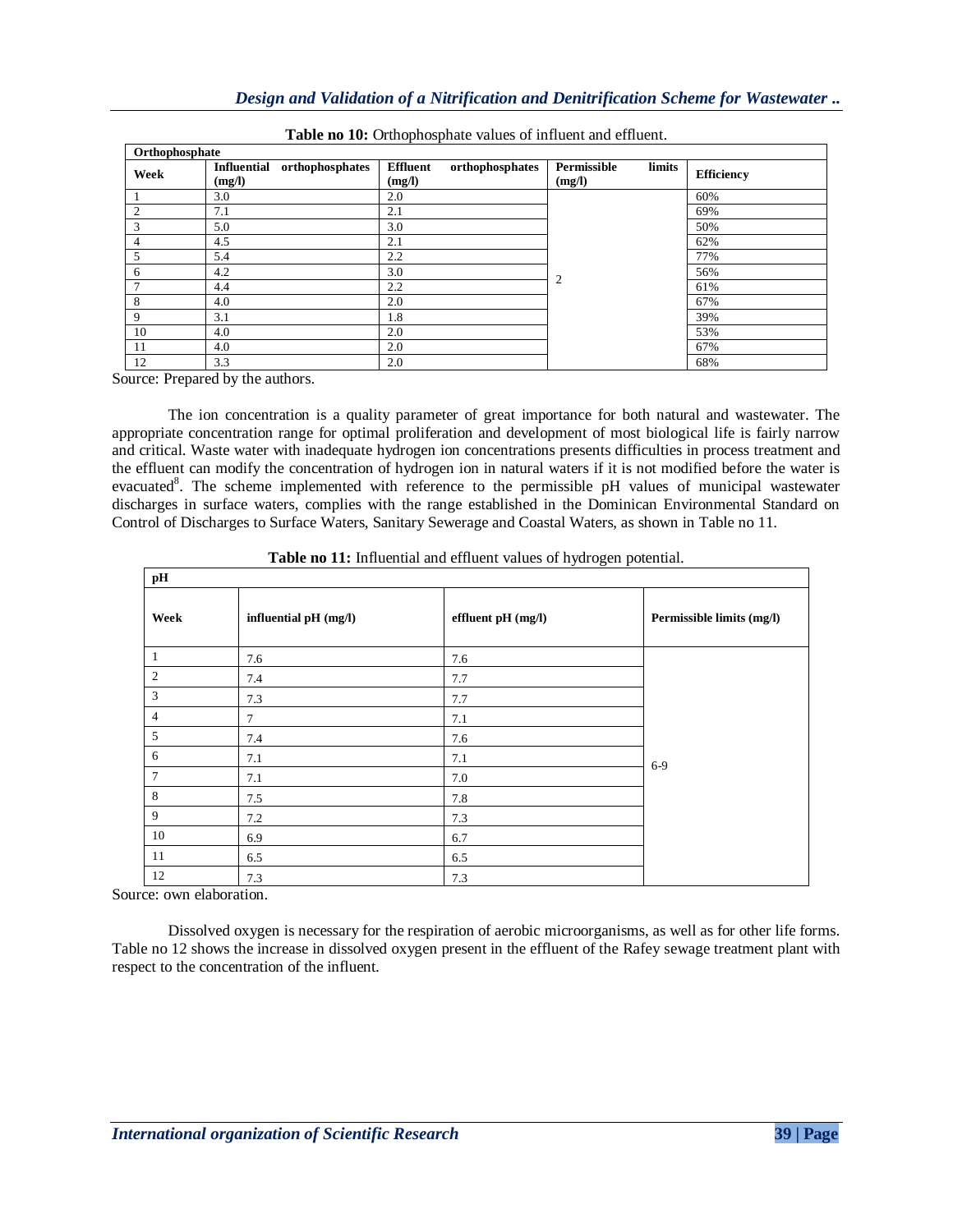| <b>Dissolved Oxygen</b> |                                     |                                  |                           |  |  |
|-------------------------|-------------------------------------|----------------------------------|---------------------------|--|--|
| Week                    | Influential dissolved oxygen (mg/l) | Effluent dissolved oxygen (mg/l) | Permissible limits (mg/l) |  |  |
|                         | 2.9                                 | 5.6                              |                           |  |  |
| 2                       | 2.3                                 | 6.5                              |                           |  |  |
| 3                       | 0.7                                 | 5.9                              |                           |  |  |
| $\overline{4}$          | 1.2                                 | 5.6                              |                           |  |  |
| 5                       | 1.4                                 | 5.6                              |                           |  |  |
| 6                       | 1.8                                 | 5.3                              |                           |  |  |
| 7                       | 0.8                                 | 5.8                              |                           |  |  |
| 8                       | 1.0                                 | 4.8                              |                           |  |  |
| 9                       | 3.0                                 | 5.7                              |                           |  |  |
| 10                      | 0.8                                 | 5.6                              |                           |  |  |
| 11                      | 2.3                                 | 6.0                              |                           |  |  |
| 12                      | 1.2                                 | 6.0                              |                           |  |  |

**Table no 12:** Influential and effluent dissolved oxygen values.

Source: Compiled by author

In general, it is established that a concentration of dissolved oxygen in water above 5 mg/l is sufficient for aquatic life.

During the three (3) months of experimentation of the scheme under test, microscopic observations were made of the water samples taken in the process tanks of the PTAR Rafey, in order to identify and classify the characteristic microorganisms that may be found in the activated sludge. The basic groups of Protozoa subject to identification were the Flagellates, Amoebas and Ciliates, because each of these groups plays a specific function in the system and their presence reflects the different physicochemical conditions in the tanks of biological processes.

In the first month of experimentation of the scheme of nitrification and denitrification cycles for the production of biosolids (Table no 13), the presence of flagellates was observed in 5% of the monitored days. This is because flagellates are not abundant when the purification process is working properly. The presence of Euglypha, Arcella, and Euglena was identified in the group of testaceous amoebae that may appear in facilities with good nitrification and low organic load. In the case of the ciliated protozoa in the extended aeration tanks, the most frequent were the Opercularia and Vorticella present in 100% of the monitored days.

| Group    |              | Name             | Frequency in days |
|----------|--------------|------------------|-------------------|
|          |              | Phormidun        | 24%               |
|          |              | Opercularia      | 100%              |
|          |              | Vorticella       | 100%              |
|          |              | Acineta tuberosa | 10%               |
|          |              | Bear, Water      | 71%               |
|          | Ciliata      | Parameciun       | 14%               |
| Protozoa |              | Euplotes sp      | 62%               |
|          |              | Euplotes harpa   | 14%               |
|          |              | Coleps hirtus    | 5%                |
|          |              | Aelosoma sp      | 10%               |
|          | Mastigophora | Cryptomone       | 5%                |
|          | Amebas       | Euglena          | 33%               |
|          |              | Euglypha         | 90%               |

**Table no 13:** Microscopic observation in biological process tank for first month.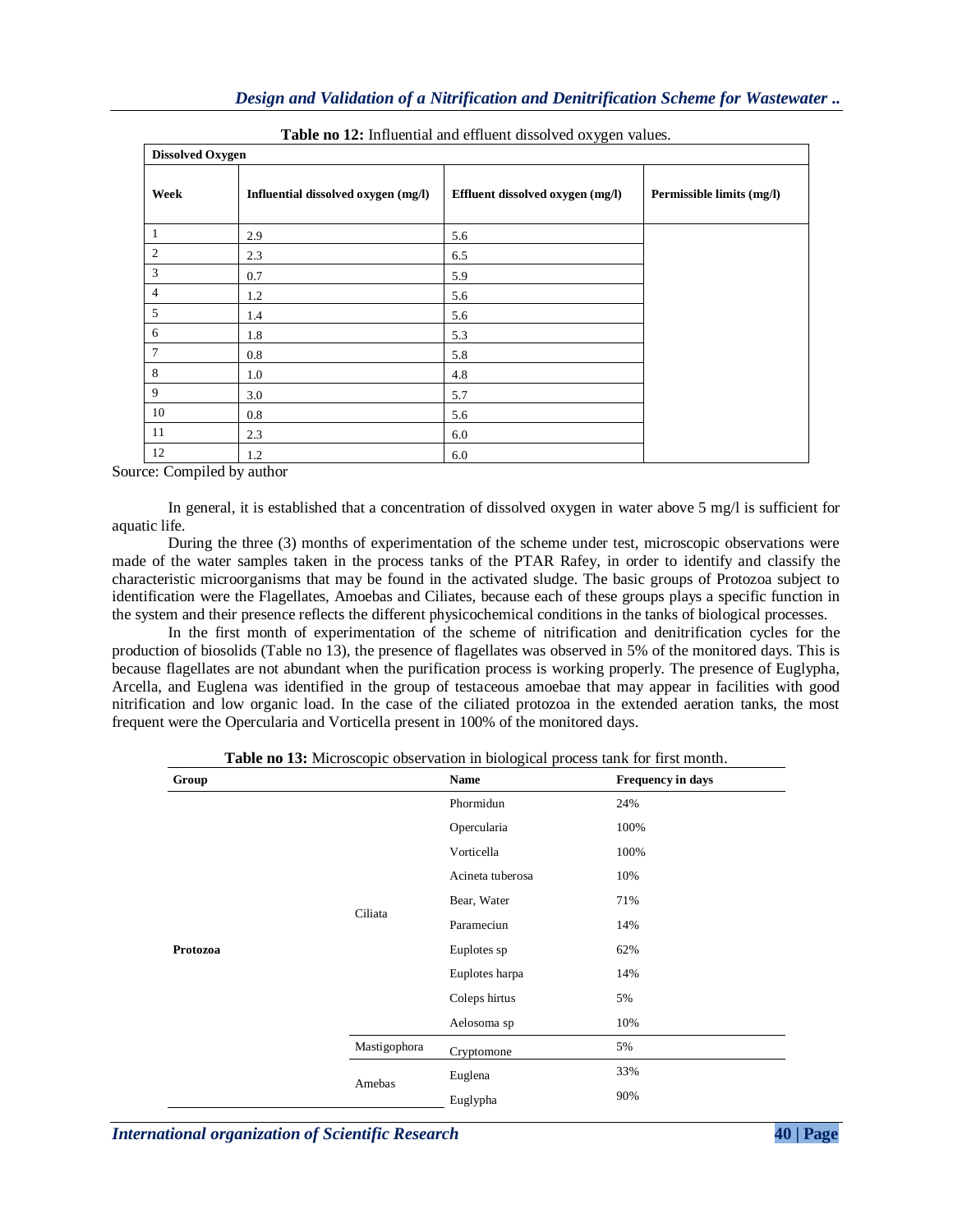|                | Arcella                      | 48% |
|----------------|------------------------------|-----|
|                | PHYLUM<br>57 <sub>D</sub>    |     |
| <b>Metazoa</b> | <b>ROTIFERA</b><br>Colurella | 71% |
|                |                              |     |

Source: own

The presence of ciliated protozoa in the active sludge is of great importance in the process, since they contribute directly to the clarification of the effluent through two actions, which are flocculation and predation, the latter being the most important.

During the first month of experimentation, metazoa were also identified, their presence in activated sludge is less than that of protozoa, especially rotifers, especially colurella in 71% of the monitored days. Rotifers are found in systems with good stabilization and with excess dissolved oxygen. They metabolize solid particles and feed on protozoa and bacteria.

In the second (Table no 14) and third month (Table no 15) of subjection to the nitrification and denitrification cycle scheme for the production of Biosolids, the presence of flagellates was not observed, dominating the group of amoebas (Euglypha, Arcella, and Euglena), and of ciliates standing out with a presence greater than 90% of the days monitored by the Opercularia, Volticela and Euplotes.

| Group          |                           | Name             | Frequency in days |
|----------------|---------------------------|------------------|-------------------|
|                |                           | Opercularia      | 100%              |
|                |                           | Euplotes sp      | 91%               |
|                |                           | Vorticella       | 95%               |
|                |                           | Litonotus        | 5%                |
|                | Ciliata                   | Acineta tuberosa | 9%                |
|                |                           | Arcella          | 5%                |
| Protozoa       |                           | Tardigrados      | 59%               |
|                | Amebas                    | Euplotes harpa   | 91%               |
|                |                           | Parameciun       | 18%               |
|                |                           | Phormidun        | 32%               |
|                |                           | Euglena          | 41%               |
|                |                           | Euglypha         | 91%               |
|                |                           | Arcella          | 82%               |
| <b>Metazoa</b> | PHYLUM<br>57 <sub>D</sub> | Colurella        | 91%               |
|                | <b>ROTIFERA</b>           | Lecane sp        | 5%                |

**Table no 14:** Microscopic observation in biological process tank for first month.

Source: own

|  |  | Table no 15: Microscopic observation in biological process tank for first month. |
|--|--|----------------------------------------------------------------------------------|
|  |  |                                                                                  |

| Group    |         | Name             | Frequency in days |
|----------|---------|------------------|-------------------|
|          | Ciliata | Opercularia      | 100%              |
|          |         | Euplotes sp      | 81%               |
|          |         | Tardigrados      | 69%               |
| Protozoa |         | Acineta tuberosa | 25%               |
|          |         | Volticella       | 94%               |
|          |         | Coleps hirtus    | 19%               |
|          |         | Aelosoma sp      | 6%                |
|          |         | Phormidium       | 38%               |